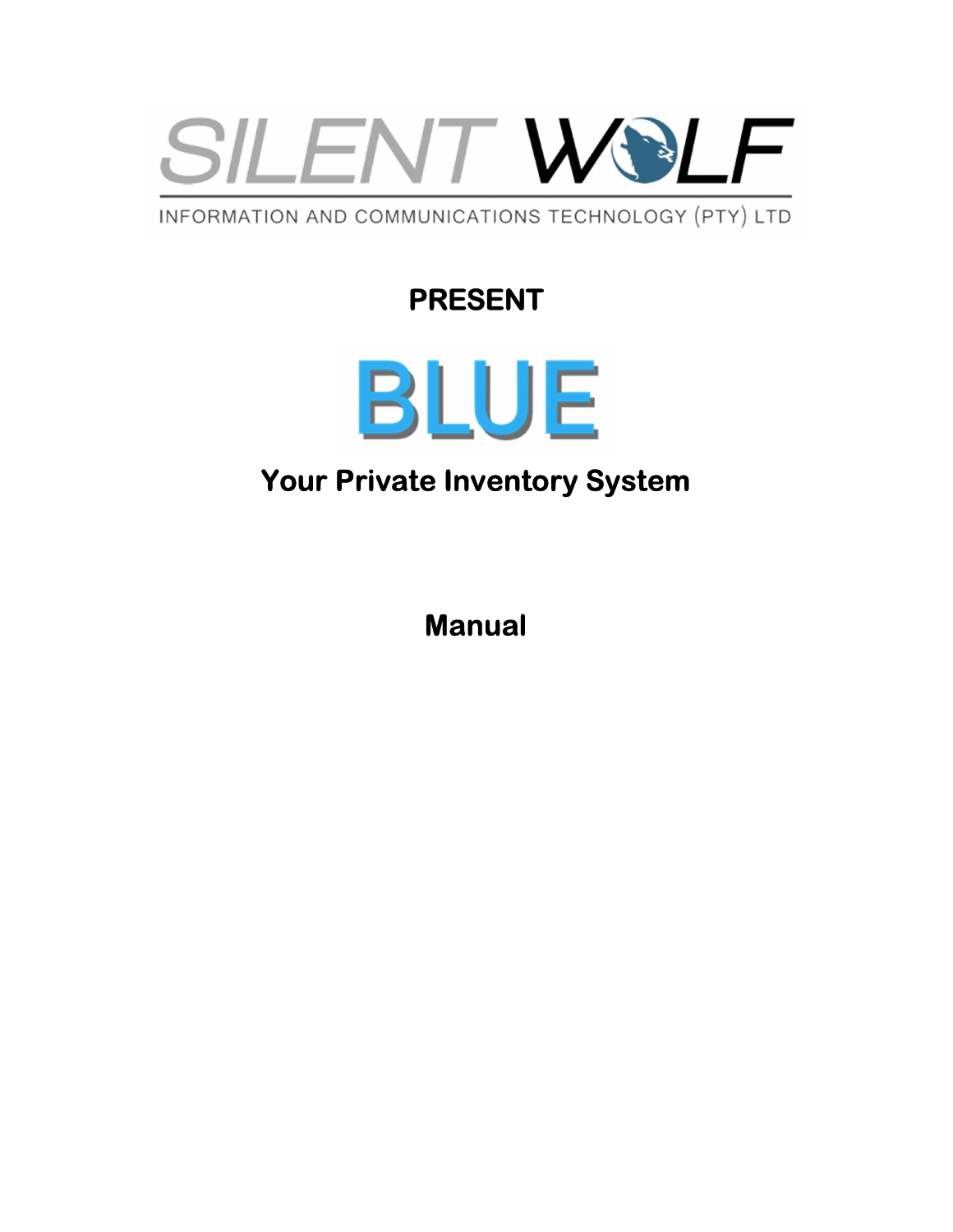# Main Dashboard

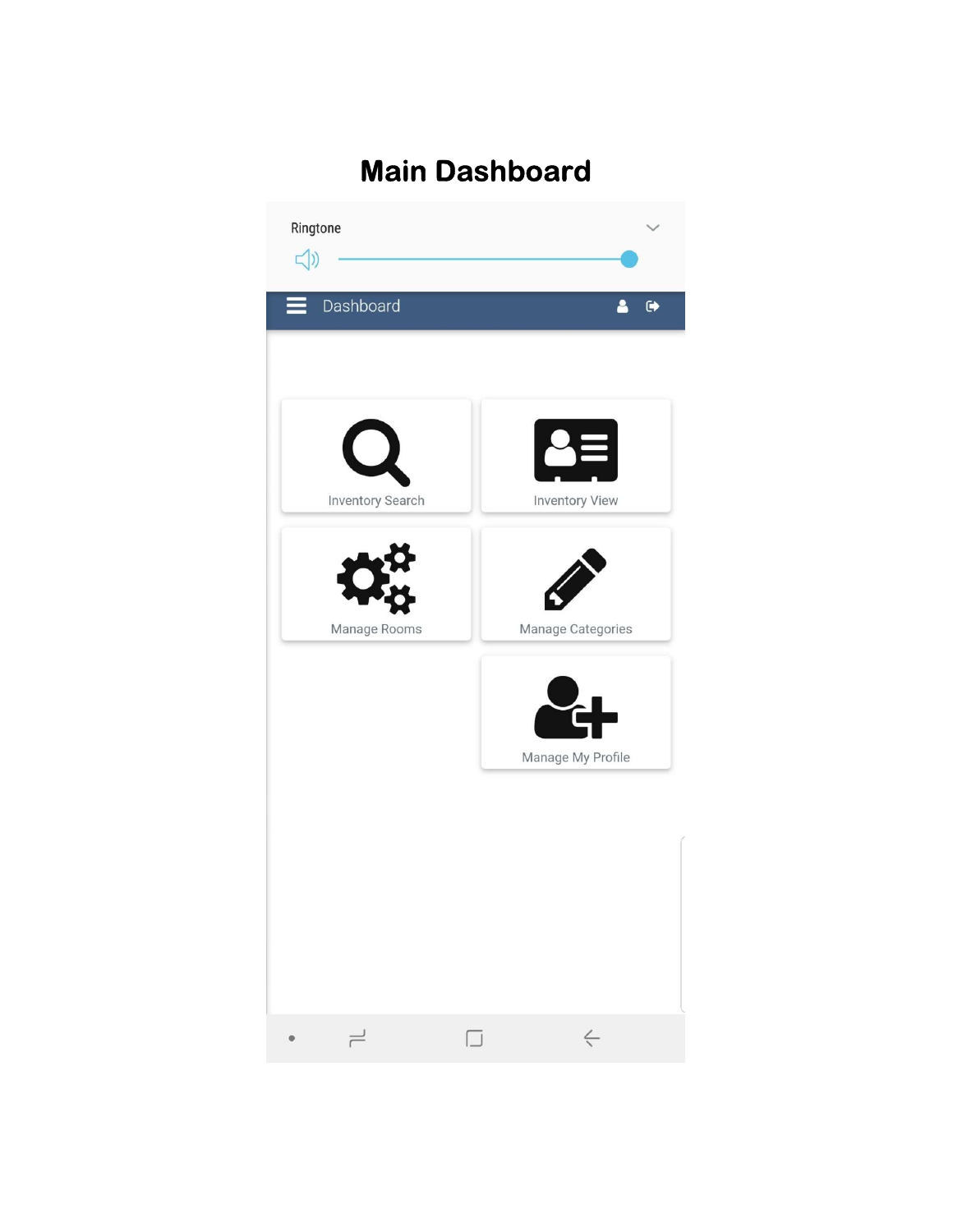# Go to Manage My Profile



# Set up your Profile by clicking the red button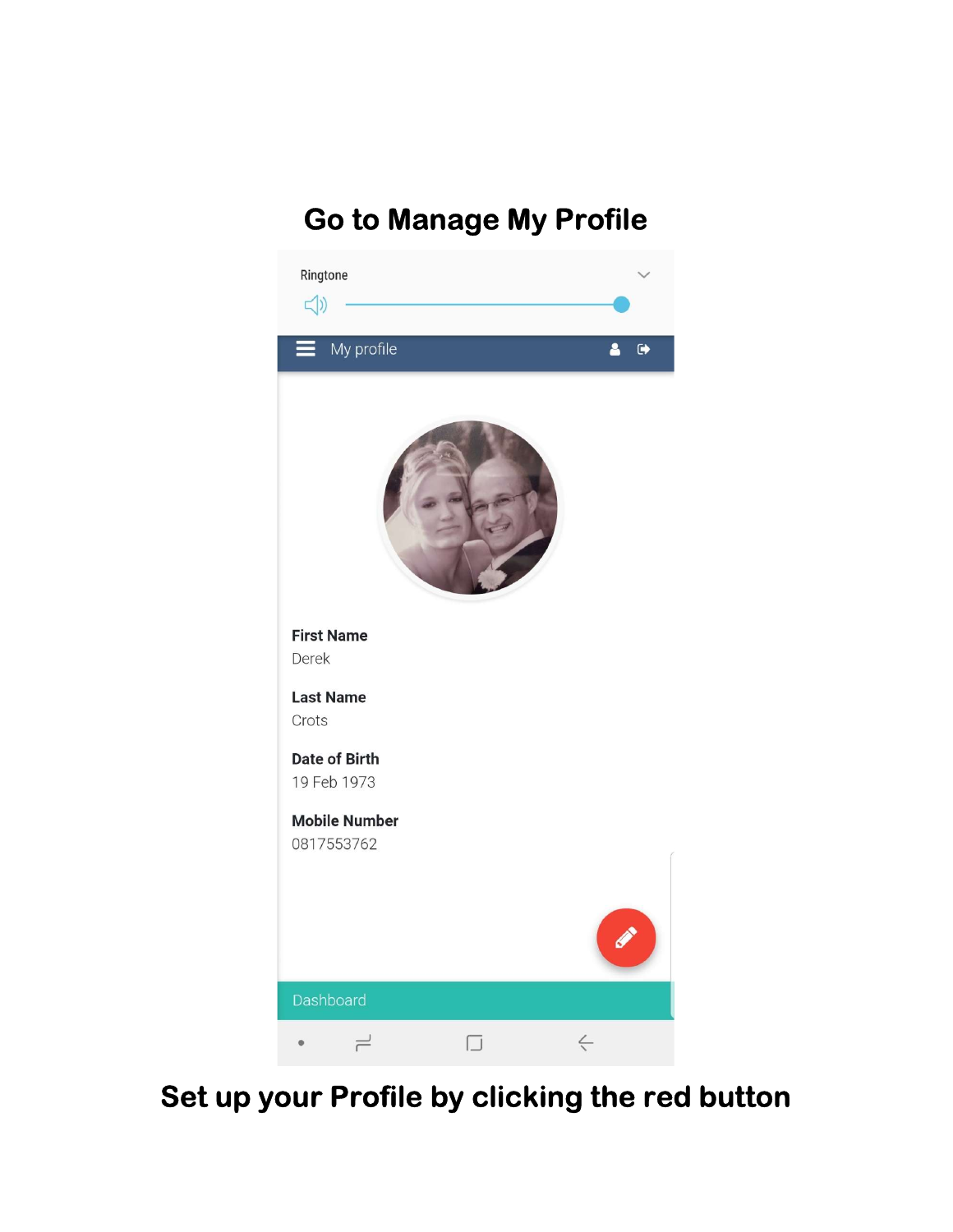#### Go to the 3 Lines next to Dashboard and click on it

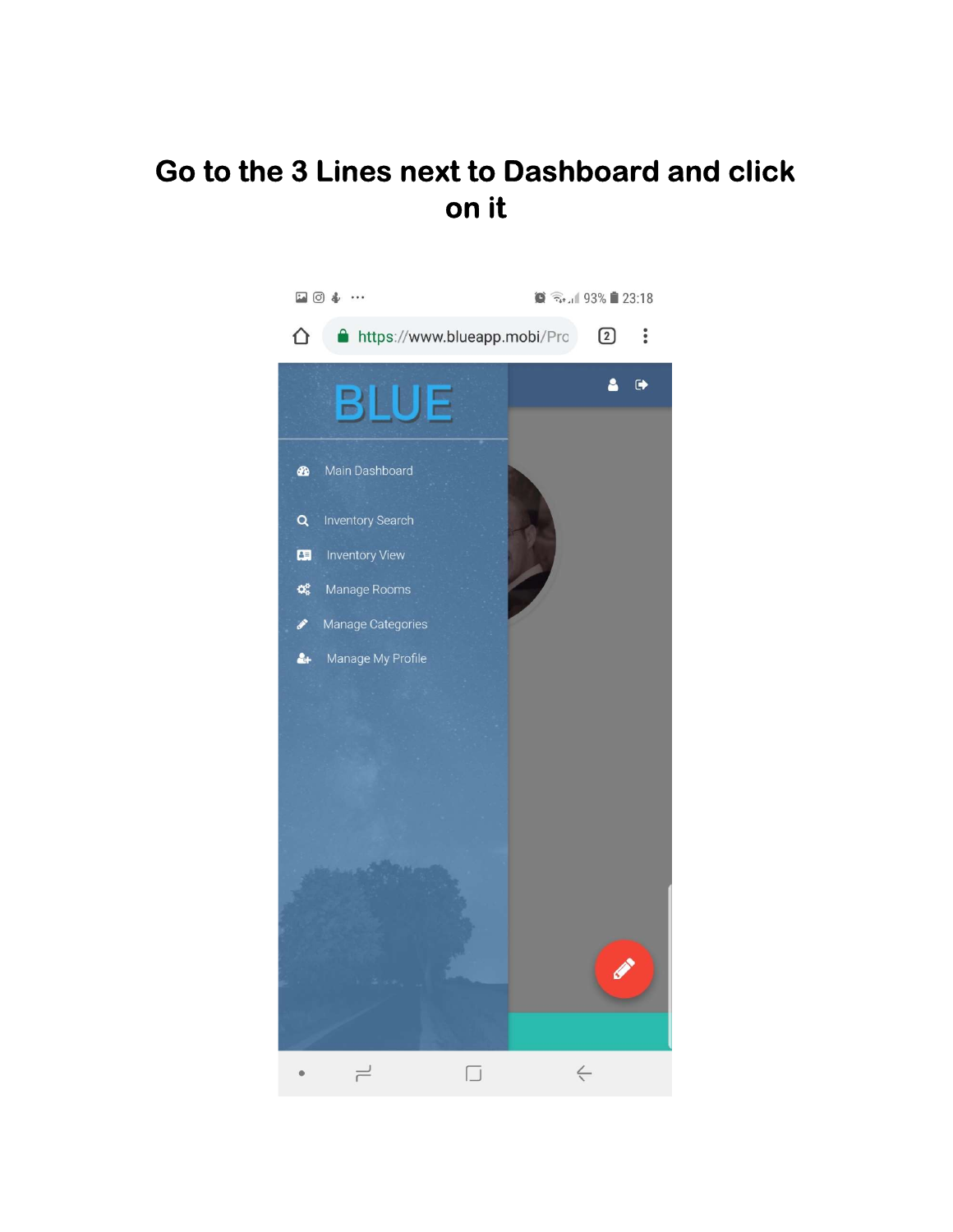# Click on the Inventory View Icon Click on the Room where you want to ad the Item



# If you want to add another Room click on the red button with the + and ad the Room Click on the Heading at Living Room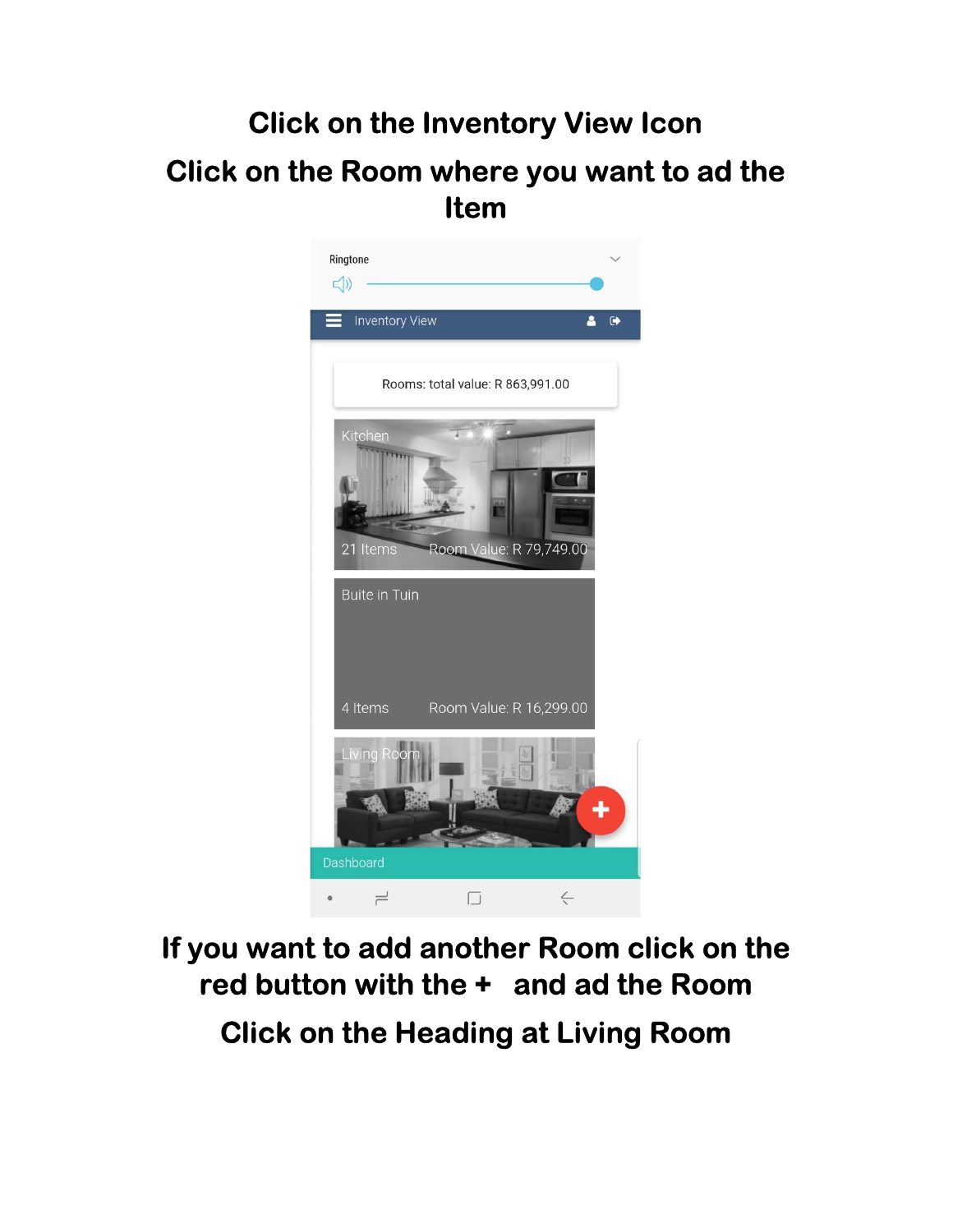## Ad items in the Living Room by clicking on the red Button on the bottom with the + sign



# If you want to go back click on the bottom were the arrow key is.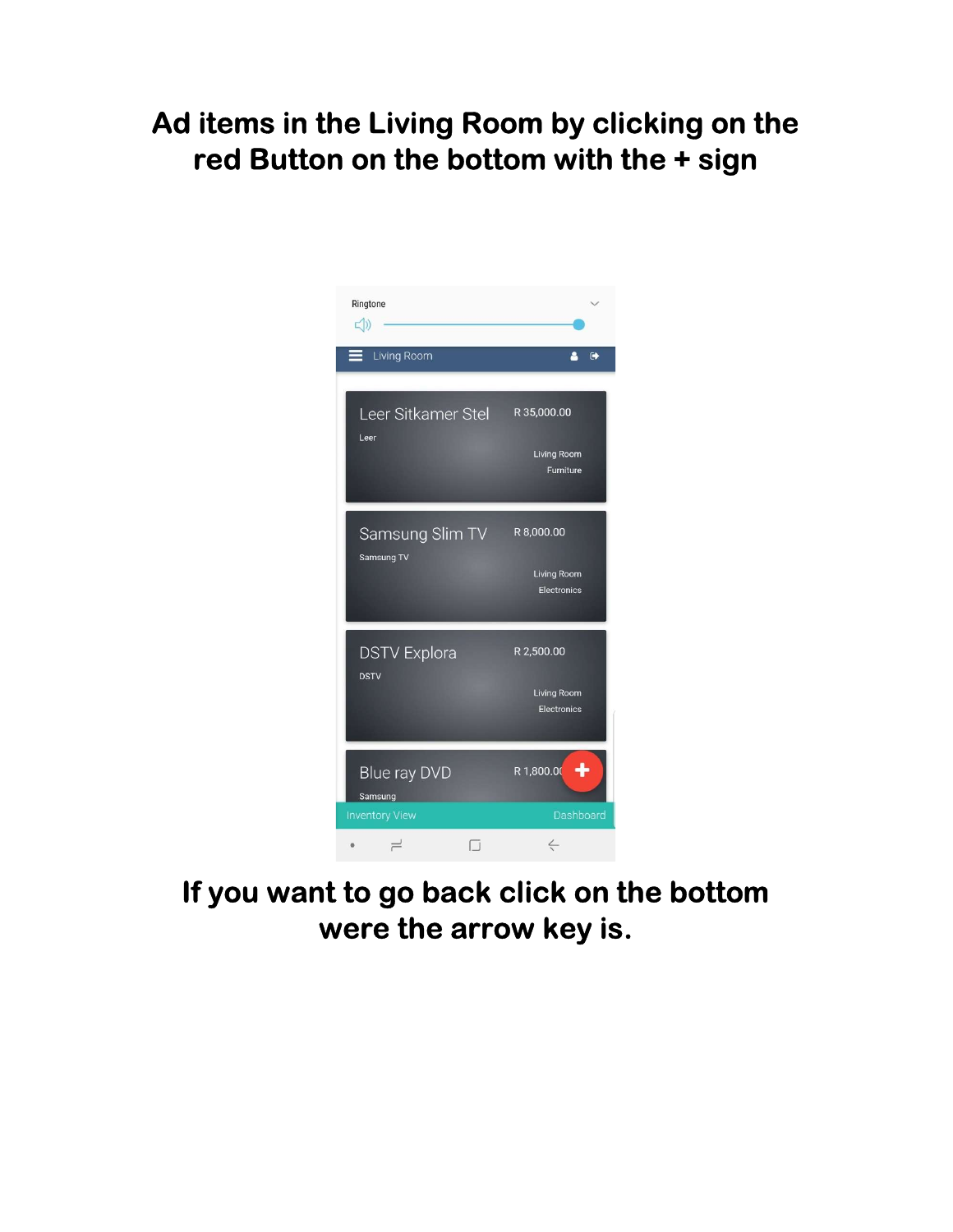#### When you ad an Electronic Item like a TV you can add the Model no and also the Serial number

By clicking on the Manage Photos Icon you can add a Photo of the TV and also at the Back of the TV the Model and the Serial no. Please take note that you can also ad the invoice by clicking on the Manage Documents icon

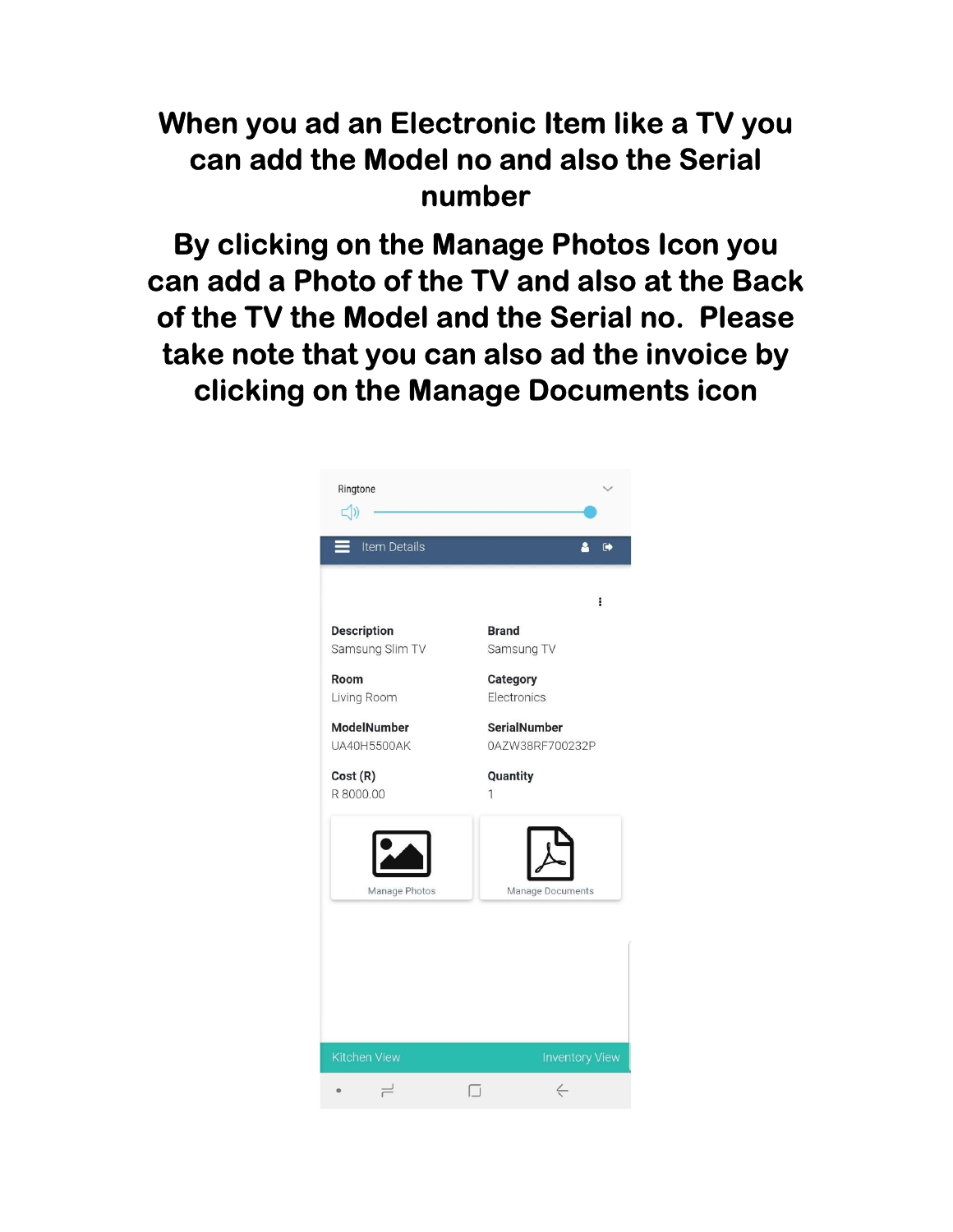## You can ad Photos of the Item by Clicking on the Red Button at the Bottom with the + sign



# At the same way you can ad the Invoice with the Clicking in the Red Button with the + sign. Remember you can go Back buy click on the bottom arrow key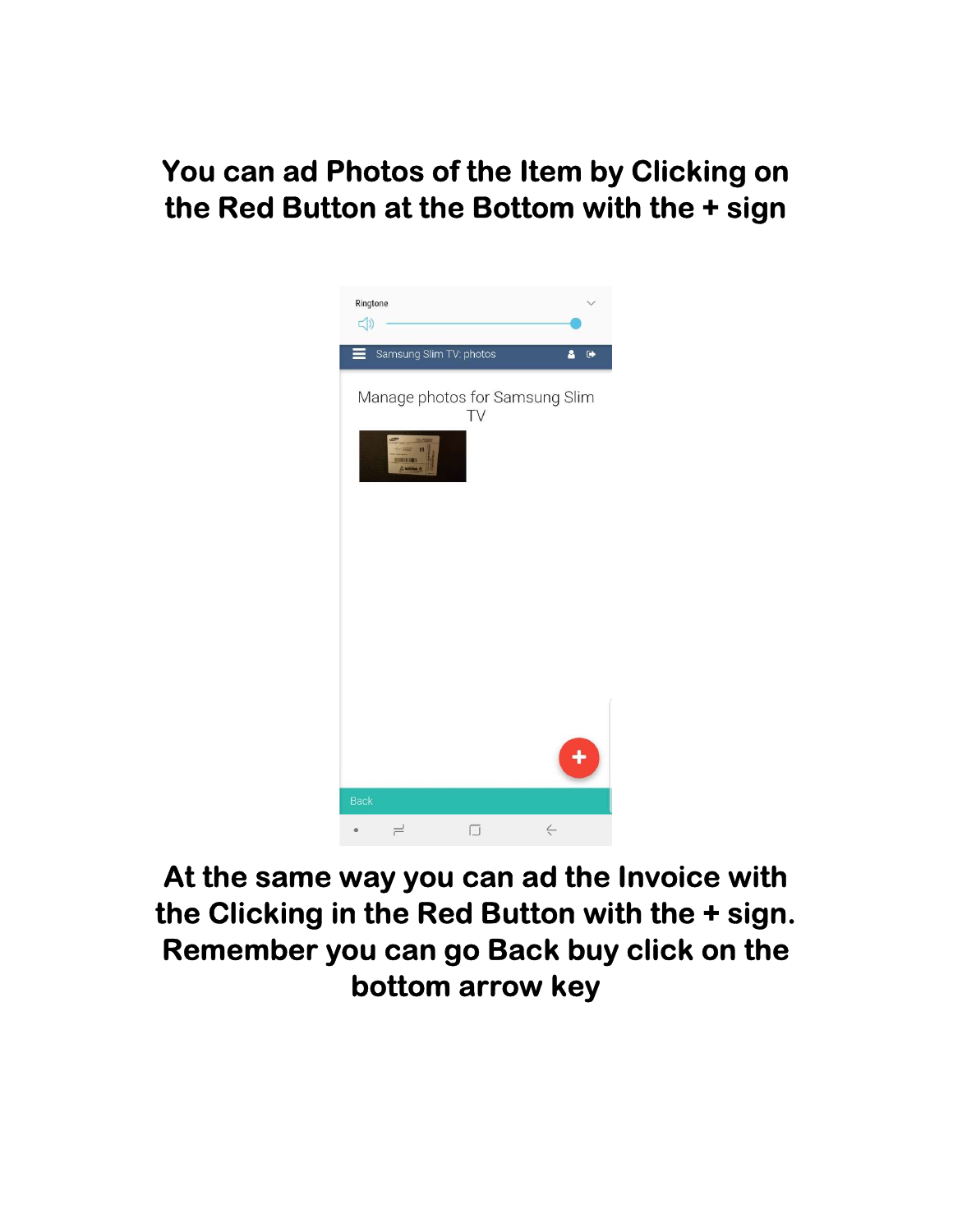To ad the Invoice go to the Red marker on the button with the + on. Please take note that you also can delete the Invoice and ad a other.

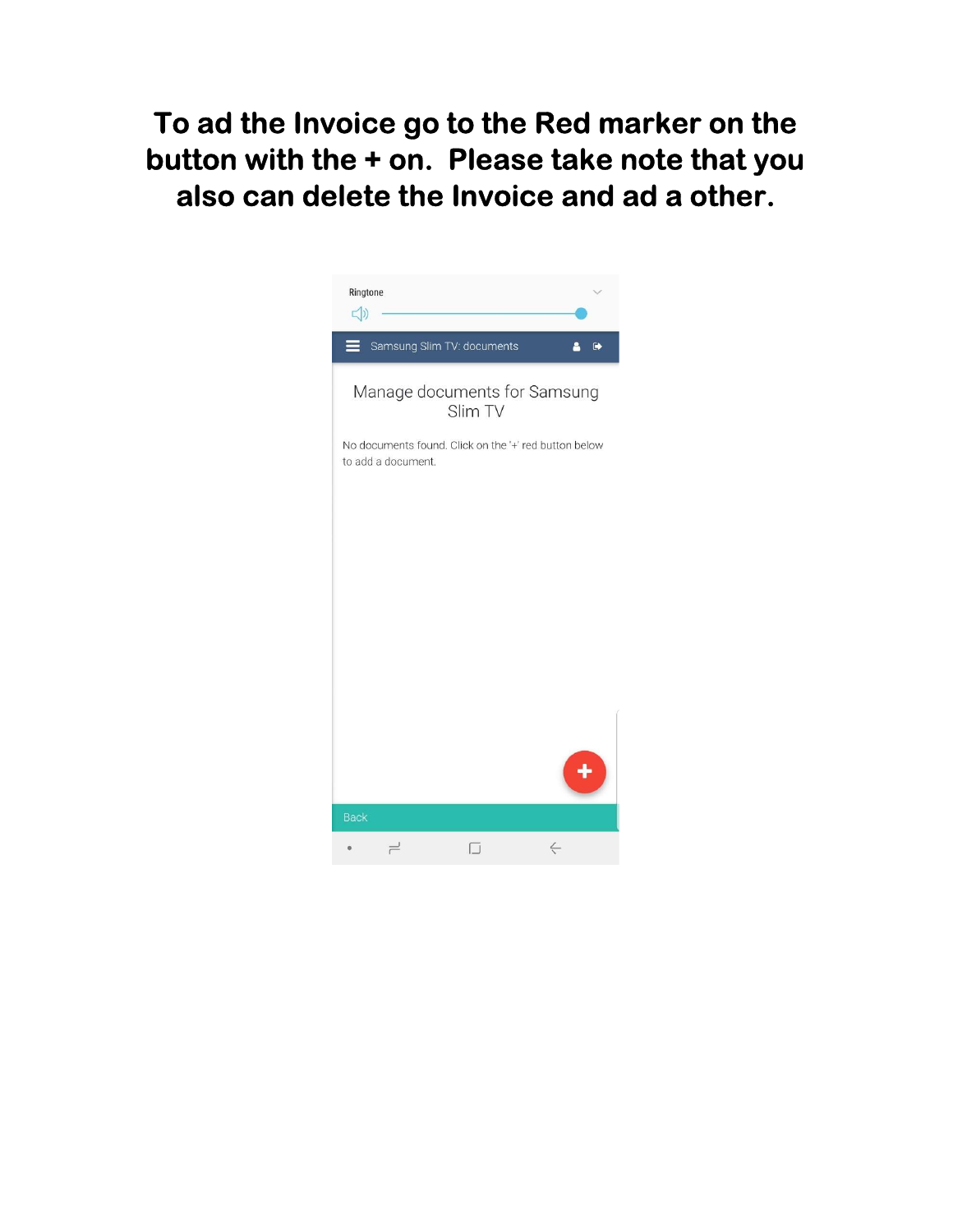Please take note remember you can still ad Rooms by clicking on the Red Button with the + You can also ad name let say on the Rooms like the children name

| Ringtone<br><(b) |              |
|------------------|--------------|
| My Rooms         | $\bullet$    |
| Kitchen          | ŧ            |
| Buite in Tuin    | i.           |
| Living Room      | ŧ            |
| Master Bedroom   | î.           |
| 2nd Bedroom      | l.           |
| 3rd Bedroom      | Ĩ.           |
| Dining Room      | ŧ.           |
| Master Bathroom  | ï            |
| 2nd Bathroom     | ï            |
| TV Room          | ï            |
| Study            | ï            |
| Garage           |              |
| Dashboard        |              |
| ≓                | $\leftarrow$ |

# Take note if you want to edit the name or delete the room go to the 3 dots on the righthand side, by Clicking on it you can do the changes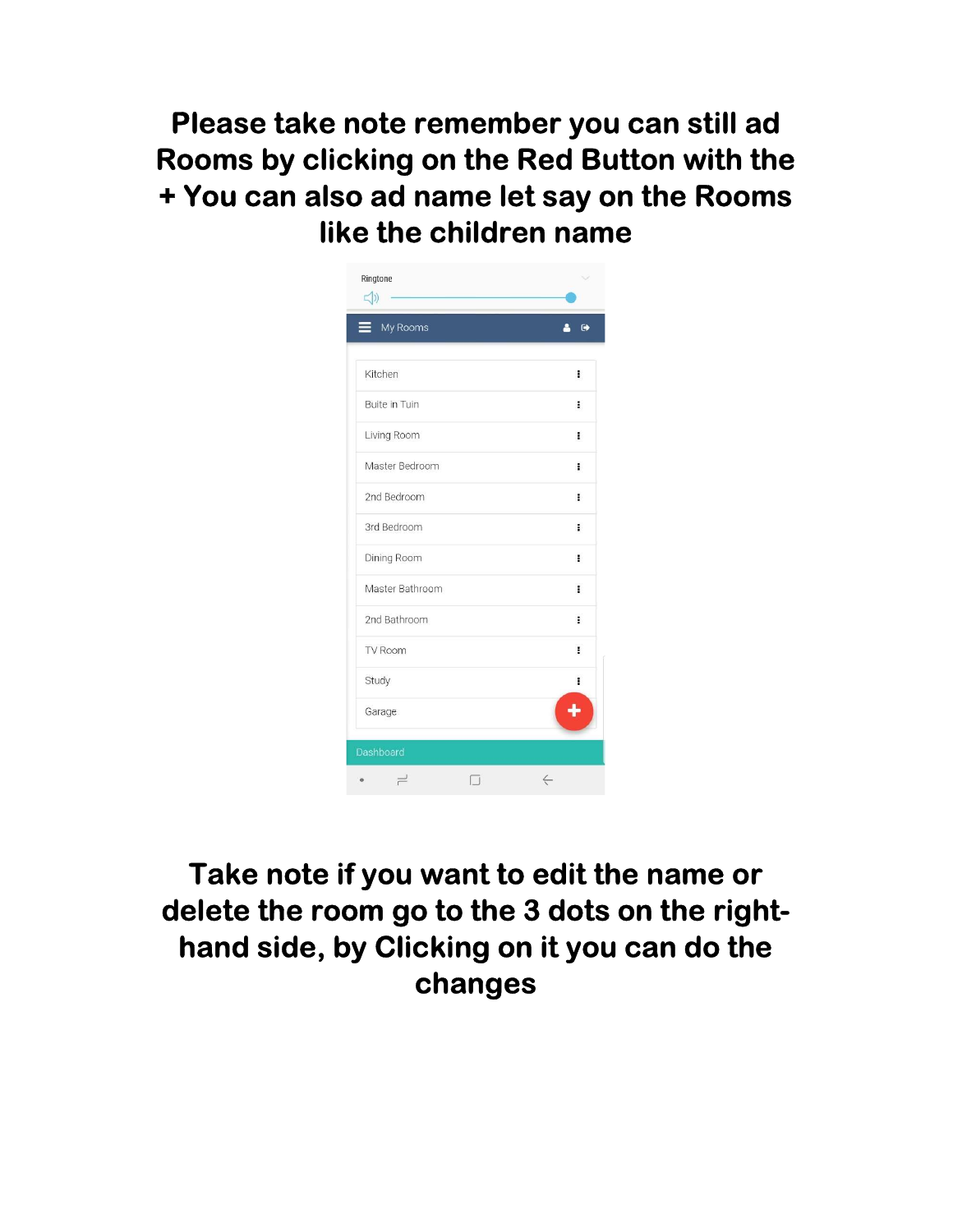# If you need to ad Categories go to the beginning at the many menu and go to Manage your Categories click on the Red button with the + in it.

| Ringtone<br>$\leq$ ()                            |              |  |
|--------------------------------------------------|--------------|--|
| My Categories                                    | $\bullet$    |  |
| Electronics                                      | i            |  |
| Sport Toerusting                                 | ï            |  |
| CD's                                             | ŧ            |  |
| Klere                                            | Ĩ.           |  |
| Speelgoed                                        | ŧ            |  |
| <b>Boekke</b>                                    | ï            |  |
| Kombuis Toerusting                               | ŧ            |  |
| Breekware                                        | ı            |  |
| Kruideniersware                                  | ŧ            |  |
| Yskas en Vrieskas inhoud                         | i            |  |
| Kombuis uistal Artikels                          | i            |  |
| Elektriese en Elektroniese kombuis<br>toerusting |              |  |
| Dashboard                                        |              |  |
|                                                  | $\leftarrow$ |  |